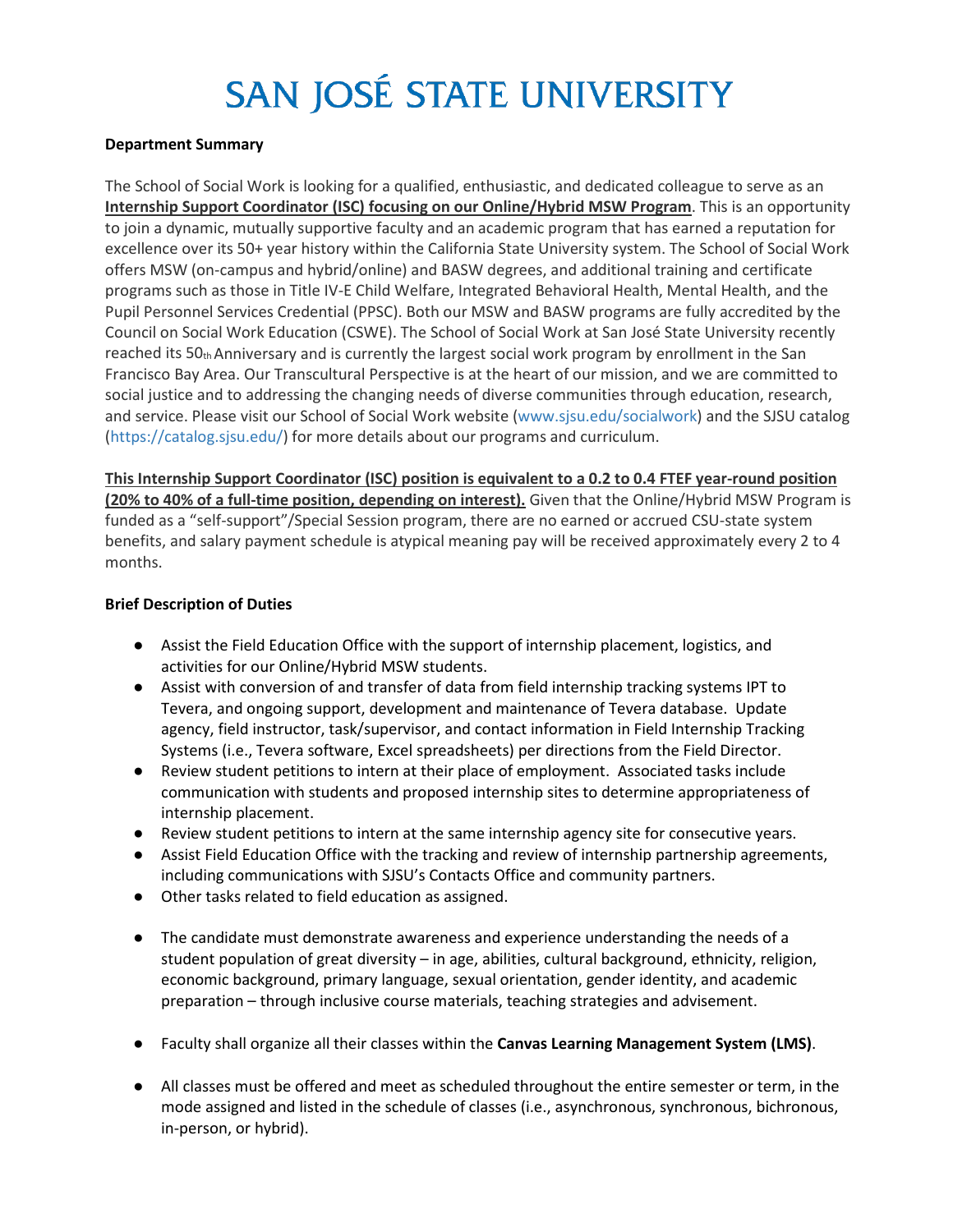The Online/Hybrid MSW Program is run through Special Sessions, and has grown in complexity since its start a few years ago. The field internship component is especially complicated given that this is a distance education program, and the amount of administrative support needed has increased due to: (1) the expertise and familiarity needed for various geographic regions and agencies/organizations available throughout California, (2) the time needed to cultivate and assess appropriate field internship sites, and (3) on-going follow-up and networking to ensure maintenance of practicum agreements, quality student supervision and experiences, and the meeting of accreditation standards.

This is an additional request for "Internship Coordination Support." This team of personnel is vital to address the needs and quality of our Online/Hybrid MSW Program. With the growth of our Online/Hybrid MSW Program across California, this position will provide the needed support to focus on State regions outside of the San Francisco Bay Area, while others focus on regions within the Bay Area. Additionally, with the School acquiring a new internship management system, updating and developing the field education database in Tevera has increased significantly. This position will provide vital support for this function.

The ISC is supervised by the Director of Field Education and the Internship Coordinator in the Online/Hybrid MSW Program. The ISC also works closely with the Online/Hybrid MSW Program Coordinator, the Field Director and Assistant Field Director, and the Director of the School of Social Work. The ISC is one of the key School of Social Work personnel who contributes to the overall quality, planning, and implementation of our curriculum.

## **Required Qualifications**

- Has an MSW from a CSWE-accredited program; additional certification, i.e., LCSW, PPSC, etc. preferred;
- 2 years of post-MSW social work experience; prior supervisory and/or teaching experience including experience in educational or academic settings preferred;
- Professional, responsible, and dependable;
- Ability to interface with students online and interact in an online community environment;
- Good communication and people skills;
- Advanced computer and software knowledge and skills (i.e., MS Office Suite, Google Suite);
- Skills with and/or ability to learn computer systems and software, and multimedia skills (i.e., PeopleSoft, Canvas, Tevera, Qualtrics, Financial Transaction Services, Google Applications
- Ability to work in teams and independently;
- Ability to prioritize and manage volume of work;
- Ability to interact and collaborate effectively and professionally with university, community, and agency personnel;
- Applicants should demonstrate an awareness of and sensitivity to the educational goals of a multicultural population as might have been gained in cross-cultural study, training, teaching and other comparable experience.

**Salary Range** - Commensurate with experience within ranks established by the [CSU Salary Schedule.](https://www2.calstate.edu/csu-system/careers/compensation/Pages/salary-schedule.aspx)

## **Application Procedure**

To apply for this position please email a cover letter describing your interest and a resume to Dr. Peter Allen Lee at [peter.a.lee@sjsu.edu w](mailto:peter.a.lee@sjsu.edu)ith "Internship Support Coordinator" in the subject line.

Please submit these materials indicating your interest by March 14, 2022; applications will be reviewed until position is filled. However, to receive full consideration, applications should be received by the due